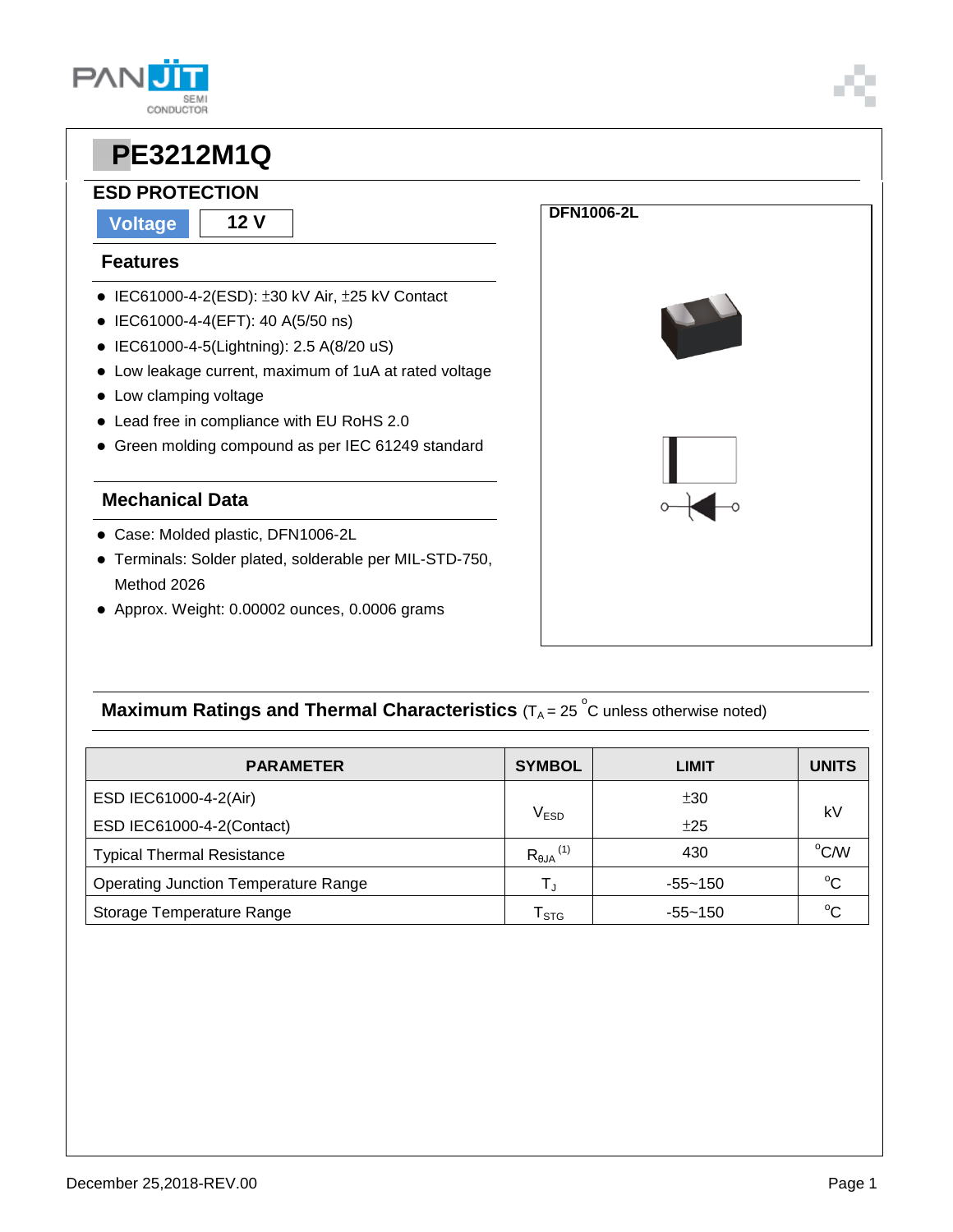



### **Electrical Characteristics**  $(T_A = 25 \degree C$  unless otherwise noted)

| <b>PARAMETER</b>               | <b>SYMBOL</b>            | <b>TEST CONDITION</b>             | MIN. | TYP. | MAX. | <b>UNITS</b> |
|--------------------------------|--------------------------|-----------------------------------|------|------|------|--------------|
| Reverse Stand-Off Voltage      | $V_{RWM}$ <sup>(2)</sup> |                                   |      |      | 12   | V            |
| Reverse Breakdown Voltage      | $V_{BR}$                 | $I_{BR}$ = 1 mA                   | 12.5 |      | 15.5 | V            |
| Reverse Leakage Current        | $I_R$                    | $V_R = 12 V$                      | ۰    |      | 1    | uA           |
| <b>Clamping Voltage</b>        | $V_{CL}$                 | $I_{PP} = 1 A$ , $t_P = 8/20$ us  |      |      | 20   | $\vee$       |
|                                |                          | $I_{PP}$ = 2.5 A, $t_P$ = 8/20 us |      |      | 25   |              |
| <b>Clamping Voltage TLP</b>    | $V_{CL}$ <sup>(3)</sup>  | $I_{PP} = 8 A$ , $t_P = 100$ ns   |      | 17.4 | ۰    | $\vee$       |
|                                |                          | $I_{PP}$ = 16 A, $t_P$ = 100 ns   |      | 20.5 | ۰    |              |
| <b>Dynamic Resistance</b>      | $R_{DYN}$                | $t_{\rm P}$ = 100 ns              | ٠    | 0.39 | ۰    | Ω            |
| Off State Junction Capacitance | $C_{J}$                  | 0 Vdc Bias $f = 1$ MHz            |      |      | 20   | pF           |

NOTES:

1. Mounted on a FR4 PCB, Single-sided copper, mini pad.

2. A transient suppressor is selected according to the working peak reverse voltage( $V_{RWM}$ ), which should be equal to or greater than the DC or continuous peak operation voltage level.

3. Testing using Transmission Line Pulse (TLP) conditions:  $Z0 = 50 \Omega$ , t<sub>P</sub> = 100 ns.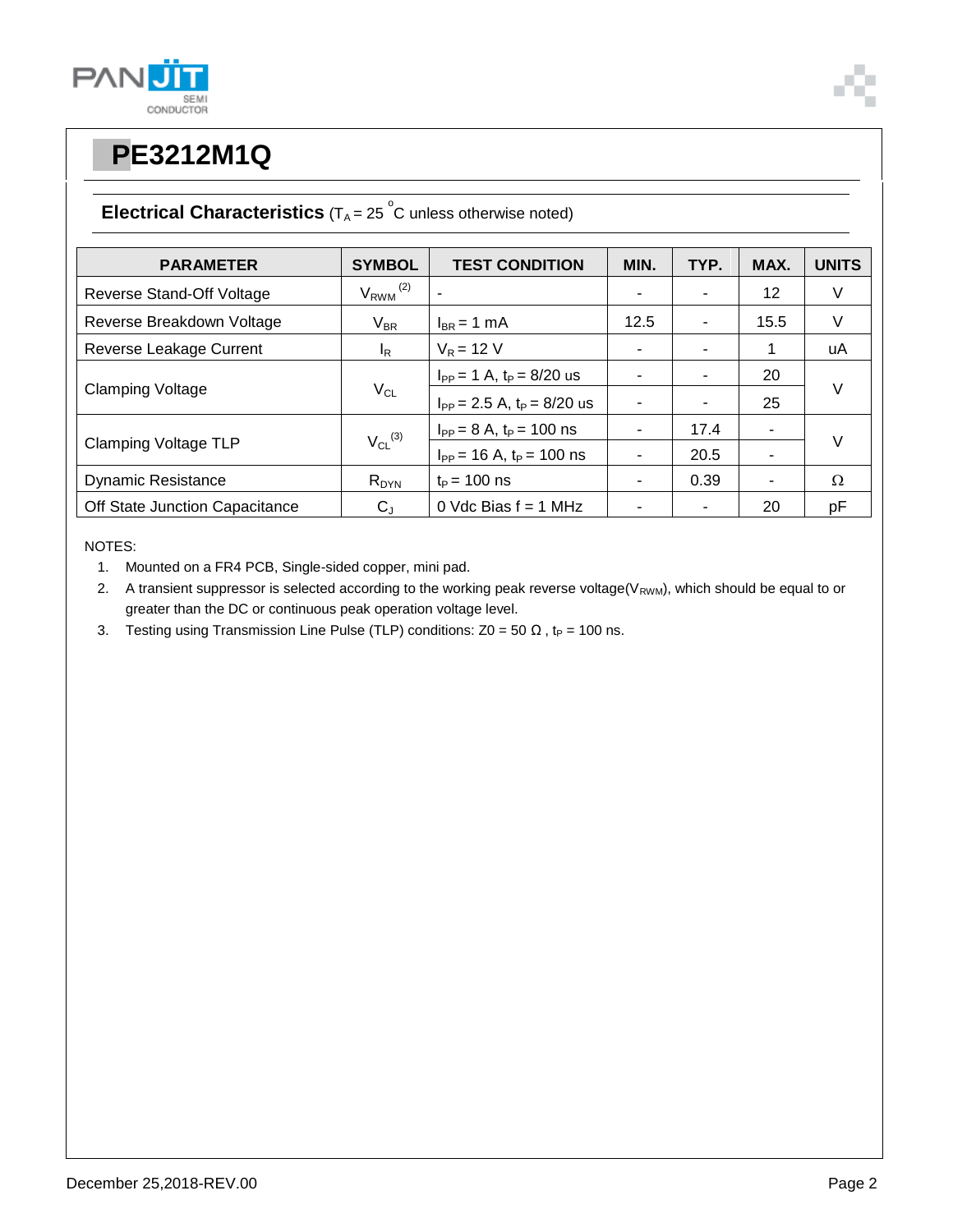

**TYPICAL CHARACTERISTIC CURVES**



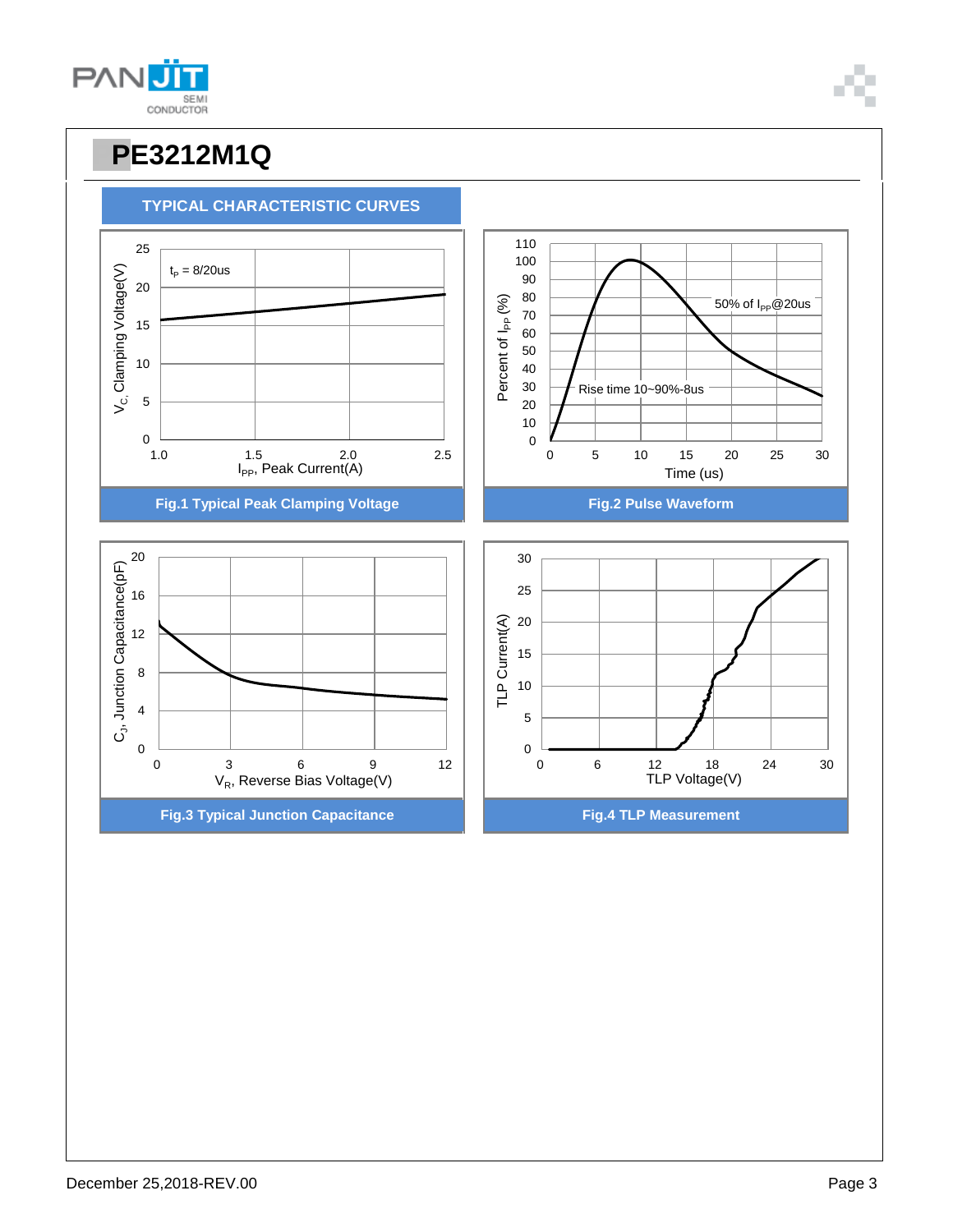



### **Part No Packing Code Version**

| <b>Part No Packing Code</b> | Package Type | <b>Packing Type</b> | <b>Marking</b> | <b>Version</b> |
|-----------------------------|--------------|---------------------|----------------|----------------|
| PE3212M1Q R1 00001          | DFN1006-2L   | 10K $/$ 7" Reel     | HF             | Halogen Free   |

### **Packaging Information & Mounting Pad Layout**